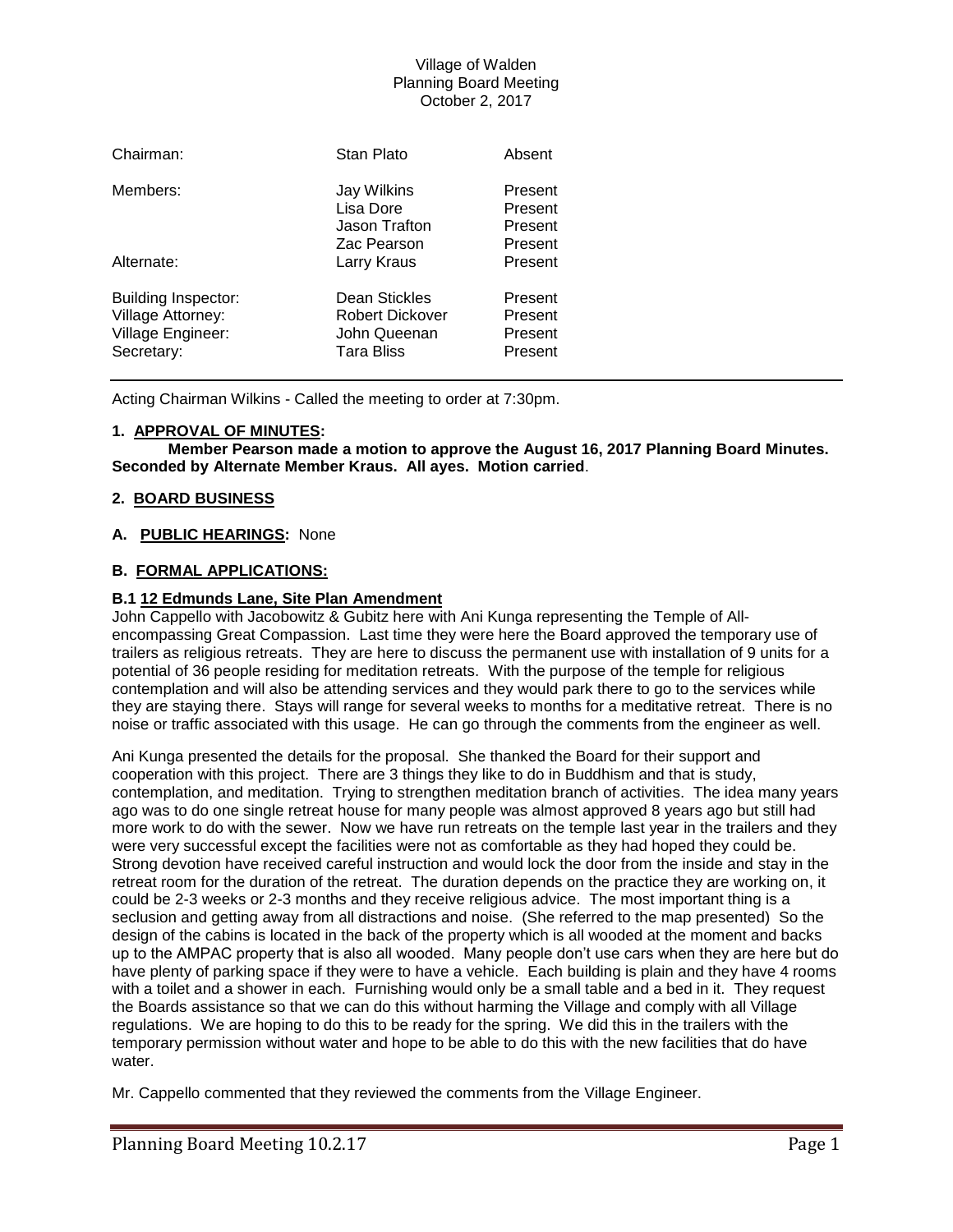Engineer Queenan stated that most of the comments are about cleaning up the plans. We should really look at the utilities a little closer including more details on the proposed pump station and sewer details. Most of them are all technical in nature and he spoke with Larry who is ready to address the comments.

Ani added that you have assurance that these will not be advertised anywhere, they will only be used for religious purposes and we will advertise them as such. Also the fire hydrant is closer by than the residence. The plan calls for 9 units total but they would build them as the funds are available. Right now they have money for 1 building. Hopefully we don't need the trailers at all. The square footage of each building is a little less than 800 sq. ft.

Attorney Dickover asked if the temporary trailers are now removed from the premise.

Ani replied yes they were there from April to October and the retreat began in June and ran through August and they were removed in the beginning of September. If this plan were approved they would not come back.

Attorney Dickover asked about the 4 plex definition. It is a room with own bathroom and shower but is there a kitchen or a means of cooking.

Ani replied there would be something small to heat tea with such as a small hot plate, no gas just an electric means for reheating. There will be a sink and maybe an under counter half size refrigerator and microwave.

Attorney Dickover confirmed there would be no stove or range.

Ani confirmed, just a hot plate and microwave. They will primarily be supplied food by the Temple kitchen.

Attorney Dickover said the issue is if these are becoming full residential facilities if cooking is going on in there it may meet the definition of that under our code. Perhaps creating 36 separate living facilities so we will have to look at that. The duration of the stay would sometimes be 2-3 weeks but could be up to 2- 3 months.

### Ani confirmed.

Attorney Dickover stated this appears to be an amended site plan and this Board had previously given this a negative declaration. This particular application will be an unlisted type action and at some point the Board would need to declare themselves lead agency and an uncoordinated review.

Engineer Queenan said it maybe involve other agencies if a hydrant is needed. Will need to wait to hear back from the County Health Department on that. We will ask and hopefully have an answer by next meeting.

Acting Chairman Wilkins asked if the buildings would be heated and cooled.

Ani replied yes, both.

#### **Member Pearson made a motion to declare the Village of Walden Planning Board as lead agency for the 12 Edmunds Lane, Site Plan Amendment. Seconded by Member Dore. All ayes. Motion carried.**

Attorney Dickover explained the Board has the option to hold a Public Hearing, don't need to make that decision tonight, just informational. He asked if this has to go to a 239 referral on this. Engineer Queenan replied he doesn't believe so.

Attorney Dickover stated that the last one was referred to the County so we will need to send a complete set of plans once the changes have been made. We should be consistent.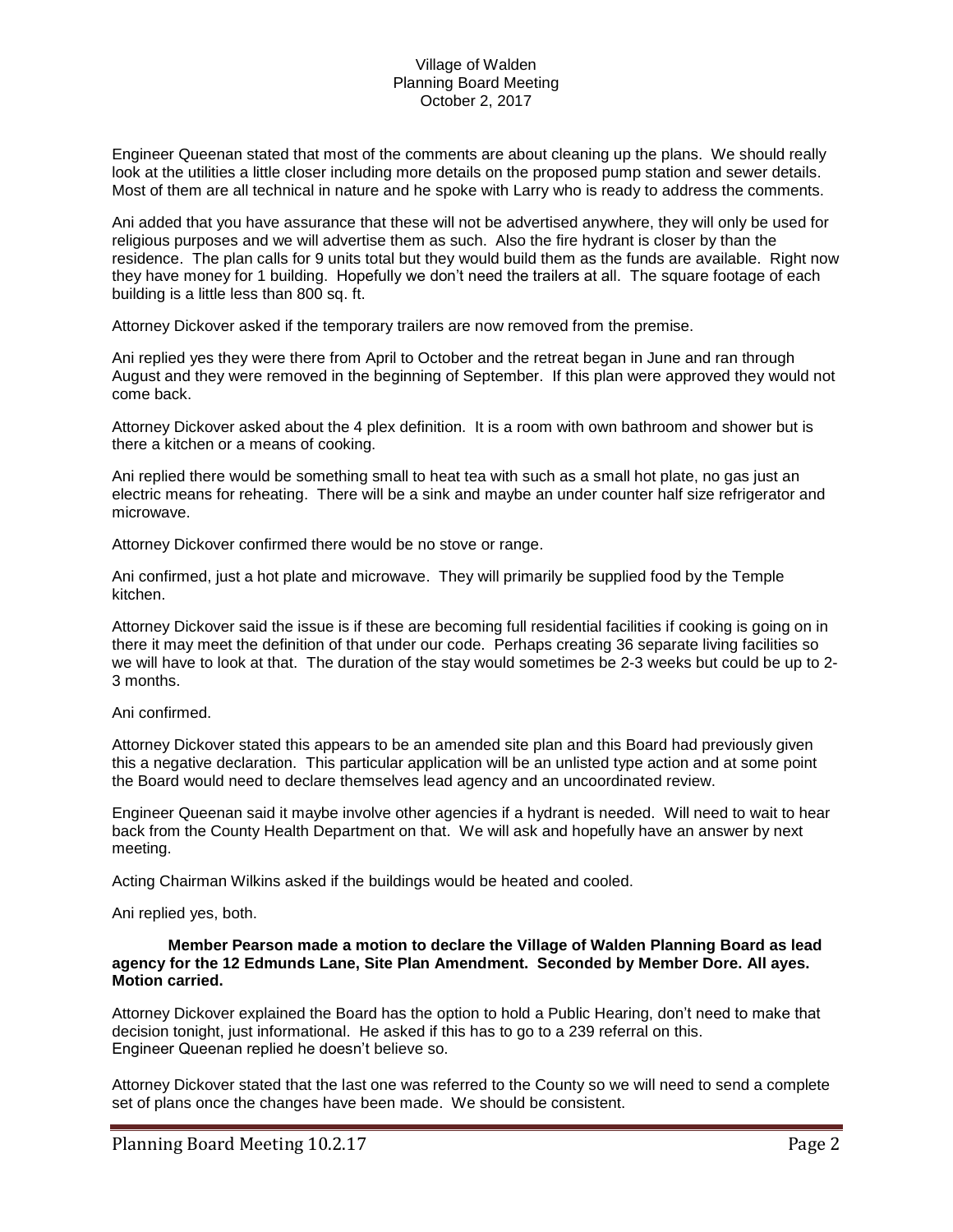Mr. Cappello said they will have clarified plans and get them back to you within the week so we can begin construction.

Ani explained that the earliest usage of the buildings would be May 1, 2018 and they hope to have more than 1 if we have the funding. We are hoping to get the water line put in this month before the ground freezes.

Attorney Dickover advised that they send the plans to Dean and John for referral.

## **B.2 132 N. Montgomery Street, Walden Glen, Site Plan**

Dave Ziegler of Atzl, Nasher, and Ziegler P.C. and Mr. Helmer, one of the owners of the property, were present. Mr. Ziegler explained that in 2004 they started this project which was then called a mobile home project. The plan was to come in and redo the units, bring in new utilities, widen the road to meet code, and replace the units which are bigger now so we would lose some. We went through site plan review and got water/sewer approval and final site plan approval subject to an easement to Winding Brook Condominiums for drainage purposes. This drainage goes to the pond on Route 52 and that just stalled and finally we have a verbal approval for that now. Now its many years later and in order to move forward somehow on this we are here to find out how to proceed. When we decided to go back in and do this we had a field meeting with Dean and John and we looked at these and it really became an issue of a big retaining wall and money. So we made changes and made the units parallel to Road A (he referred to a map of the property). When we started, whatever we did we were going to lose some units but wherever the unit came in it would have to meet code. Now with this change to Road A (the north side) we've made them meet the code. That is why we put boxes around them on the map, there is no intent to do a subdivision, just to clarify. We have a bit of an old map and a bit of the new map all in one now. We have the semi approved with the water installed up to a certain point and we have an 8 year old SEQRA so he didn't know what we need to do to move forward. We need to redo the plan and have a little bit of old with the new as its 13 years old. Since we did this drainage change the total units would be 50 and we lost 3 already from the original approval of 53. The intention is to still redo the road and the utility upgrades. There are 19 units on the property now and we have approval for 53 but we will be going to 50 total. People would own the home and rent the lot. We sell the unit and set it up on the pad for them.

Mr. Helmer is hoping with this approval we can go back and get Winding Brook to agree with what they said they were going to do. We solve their drainage problems there but he wanted to stay away from their retaining wall which is why they made the changes. Not considered trailers anymore as they are not mobile they are on a slab and are purchased by the owner. He thinks we can get approval from them and finally move forward.

Building Inspector Stickles explained that this is amended site plan because the prior approval has lapsed and the condition was never met.

Acting Chairman Wilkins asked if he was sure that he could get the easement from Winding Brook.

Mr. Ziegler thinks that if the Board approves it that they will likely get the easement agreed to from Winding Brook. He feels they are improving things for them tremendously.

Engineer Queenan thinks the cleanest way to handle this is to process it as a new application and just reaffirm the health department approvals that they already have and are likely still in place and valid. Just to make it cleaner we should do the SEQRA process over again. The plan has changed from the last time. Most of his comments are technical and related to how the Board wants to handle this procedurally. Some of the homes say proposed homes, some say replacement homes, and some say replacement manufactured home. Can you clarify that?

Mr. Ziegler explained we were trying to use the word replacement as something to supersede the new code with the area. As it is proposed on this map it would now meet the code.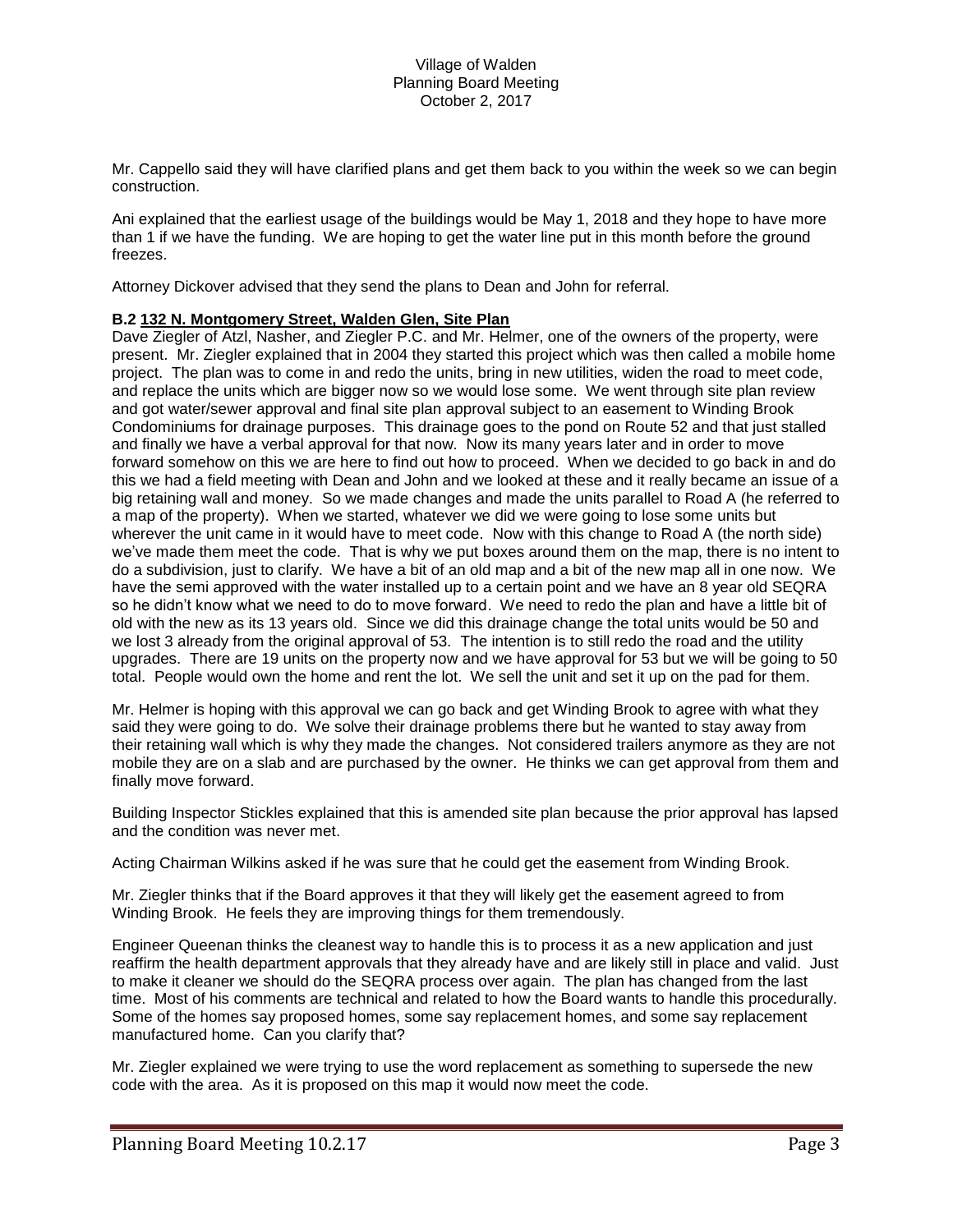Member Dore asked if the units were occupied now and if they meet the code now.

Mr. Ziegler replied no, they are empty and do not meet the current code. Trying to put new units in to fit with the old units that were there. They had units and wanted the people to stay there. This map is a little bit of both and if we do a new SEQR it will clean the slate.

Mr. Helmer added that some folks go for the more narrow units if their needs allow and don't want a double wide but then there are some that do for grandchildren etc. They go on and pick the one they want, pour the slab, make sure it meets the code, and install them for them.

Engineer Queenan asked if they could get any kind of written confirmation agreement before the Board that Winding Brook would grant approval before going forward with this.

Mr. Helmer said yes. He just wanted to make sure the Board would accept this kind of a project before he went through all sorts of work to find out the code changed or the Board is not interested in this type of project. We met with them about 3 months ago and have gotten some messages back to see the revisions. So he wanted to have this Board see it first before he did that with Winding Brook.

Engineer Queenan agreed and doesn't want to see the project end up in the same point we were 10 years ago where they wouldn't give you the easement. Ultimately, if this moves forward they need to grant you the easement.

Mr. Helmer hopes he can have an agreement by the next meeting. The drainage goes under the state highway and into the creek.

Mr. Zeigler added that we have a few collection spots and will go behind their units into the pond at their entrance. Part of this is they have to rebuild that thing. So they are making a lot of improvements there right along the fence but plan to stay away from their retaining wall. Will put a swale in the back there. Right now it goes behind their tennis courts and this will be a new structure and pond alleviating the drainage issues there.

Attorney Dickover explained that this project never got final approval it was only conditional final approval as the conditions were never met. He wants to characterize this as it's a change to a proposed plan. This is not an amendment as you never got a final plan and it is not a new plan as you won't meet the definition of a mobile home anymore. If you want to do that you will have a problem doing what you want to do there. If you refer to this as a change to the proposed plan you can avoid all that. The SEQR issue has to be revisited, he agrees with the engineer on that. We will need to reopen the SEQR process on a change to a proposed plan. You can't have more than one single family home on this parcel and this does not have a chassis anymore so it doesn't meet the definition of a mobile home anymore. If the Board is inclined to proceed with the project he feels that is the best way to move forward.

Mr. Zeigler summarized that they need to revise the plans and make the changes to SEQR for the unit cap and get some kind of written agreement with Winding Brook then submit that and move forward.

Acting Chairman Wilkins confirmed.

Mr. Helmer commented that he loses over \$100,000 a year on this property and just hoping to make it nice and provide it for people who can't afford a new home in their later years.

### **B.3 Overlook at Kidd Farm, Applicants Update**

Jerry Jacobowitz owner gave an update on the Overlook at Kidd Farm project which is moving forward. He has had numerous meetings with Attorney Dickover on the Developers Agreement. There are 5 unresolved items remaining. Tried to address those in his September 29<sup>th</sup> email. There are 2 that we don't need to belabor as we agree with Mr. Dickover. There are 3 things that are the issue: vested rights, obligations, & completion date. This addresses their reasoning's why they are a problem and how they affect the project. Briefly explain the issues but he is not looking for answers on them tonight. He is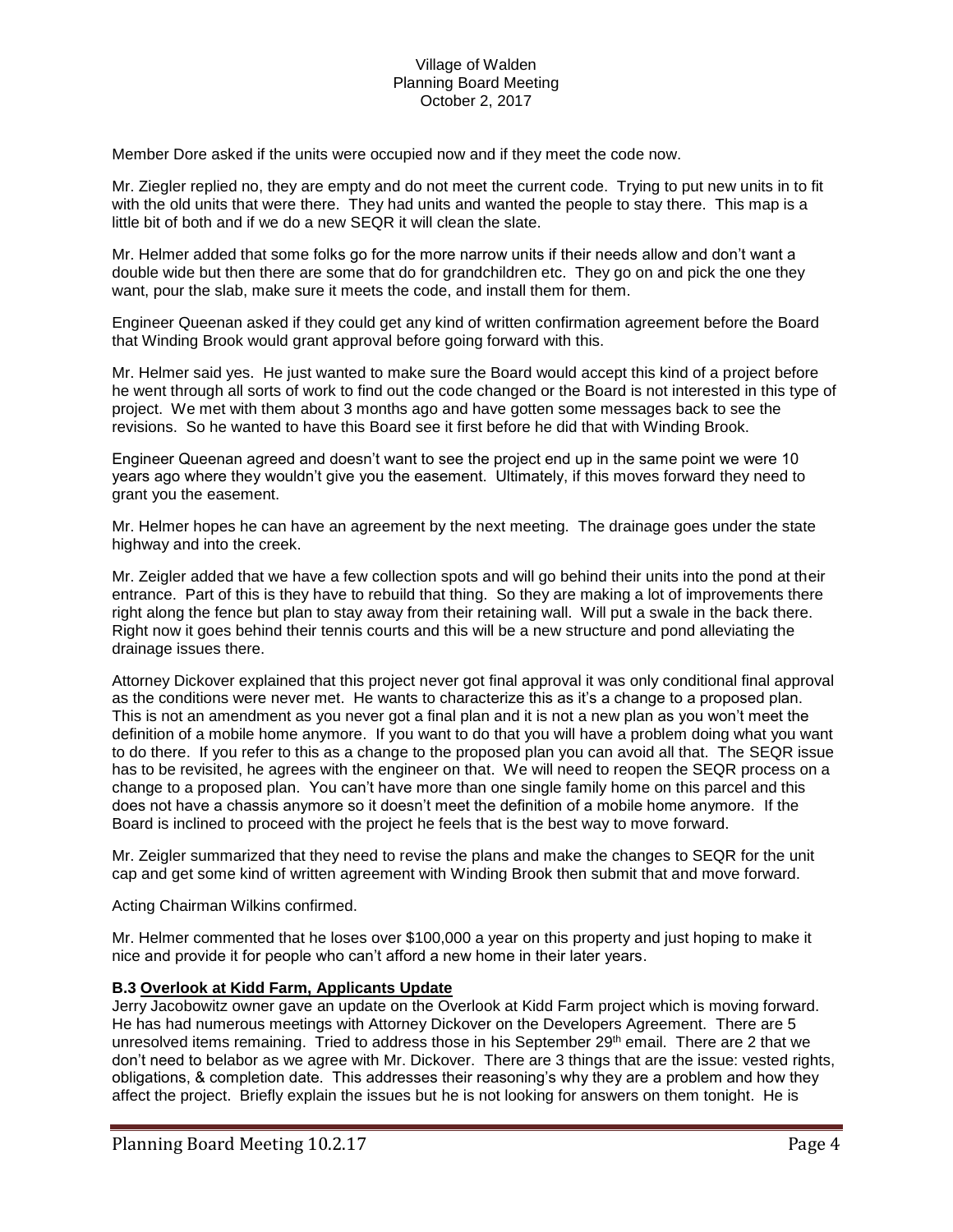looking to have them come back at the next meeting and have a discussion to see how we could resolve it. This is not a 3 year project, it is going to take longer. That would be 204 units in 3 years which is 68 units a year which is selling 1 unit per week, 5 per month and he feels that is unrealistic. Some have been successful but no one has done 68 units in a year, not in the last 20 something years. That's a big risk for us to have a time line that is so restrictive. We cannot do this project in 3 years so we need to deal with that as the lender will be thinking about it that way. The completion date says we must finish everything in 3 years. We know because of the conditions imposed on each section we won't be finished in 3 years. What is the magic in 3 years? You will have bonds and we have to comeback every time we want a section to be approved. We are at your mercy because you want us to go back and do x, y, and z in every section. Dean will be involved doing permits and inspections, and will be your 2<sup>nd</sup> man on the front line. The Engineer will be watching our work as well. If it is not going the way it should someone will certainly bring it to your attention. So 3 years has no point and means nothing as long as you are protected and you will be protected based on the way this is all structured and the way you have your administration on the approval on your end. The other item is a technical legal one that affects the 3 years called vested rights. State law says for Villages approval of a plan that has zoning is good for 3 years against any change in zoning. We know we won't be done in 3 years as we just established. The risk is that a new Village Board could come in and change the law and since ours would only be good for 3 years and so we would be up the creek on that one. Because that is so stringent there have been law cases on this. They don't care what the time frame is because you relied on it and expended substantial amounts of money and improvements and allowed it and therefore you have vested rights by common law. That would be us because as we go through each section we will be spending money in the ground for the next section as we are working on the section before and so on. So we will have vested rights which are in the eye of the beholder. It has to be a satisfactory commitment to the improvements by financial risk and then you have vested rights. It is going to be a subjective decision and their only recourse is to go to court and get a judge to say the Village is wrong and that we do have vested rights. The lender will not be happy to lend money if you are told that right up front you may have to go to court after 3 years to establish vested rights. We can provide for that in the contract and say that the vested rights are beyond the 3 years. How long is the question? We need more than 3 but less than 10 years. It is too much risk for someone to be willing to extend credit on it and invest on this. Also the builder who would be confronted with the same analysis that the bank would be giving him. He will also say that he will be strung out and be at the mercy of the Village. Also one unhappy buyer could come to the Board to say they are unhappy with something and will be at the mercy of something that we have no control over. It's a fact of life, no way to avoid that someone will be unhappy.

Member Trafton asked if he knew of an example with the same scenario.

Mr. Jacobowitz replied yes, an example of this was in the Village of Florida NY where Mr. Mandelbaum purchased the 3<sup>rd</sup> section of the project. He went to everyone that wasn't disgruntled and had them attend the Board hearing and they outnumbered the negative, but we don't want to put in the position where someone who is disgruntled can stop us from completing a project. He had vested rights and had done the improvements and that Board was reasonable and they didn't have to take it to court. He handled it well but still it's a risk. The last item is obligations. The language proposed as he understands it, anything that is owed the Village arising out of the project such as consultant fees, building permit fees, whatever that doesn't get paid there is a lien against the property. Not saying it shouldn't be the lien or that it shouldn't be paid he is just saying it shouldn't be ahead of the buyer of the home. When you sign a contract to buy a home you put down a down payment and it can't be released until the closing. That money is called a Vendee's lien meaning that buyer has a lien against the property for that down payment. That lien would not be first because this agreement says that this lien would be ahead of their lien so now you have to convince the buyer and their attorney not to worry about that we will pay our bills and so on but the lawyer says what about if you file bankruptcy or if the builder has to have an arrangement for creditors who's first, second, etc. That buyer will be reluctant to sign a contract that says that unknown amounts could come before him. We will have disclosed this and will know that we have an agreement with the Village and that they are ahead of him. The buyer will want to know he is protected by the vendee's lien. His lien is against the property for his down payment by a vendee's lien once the